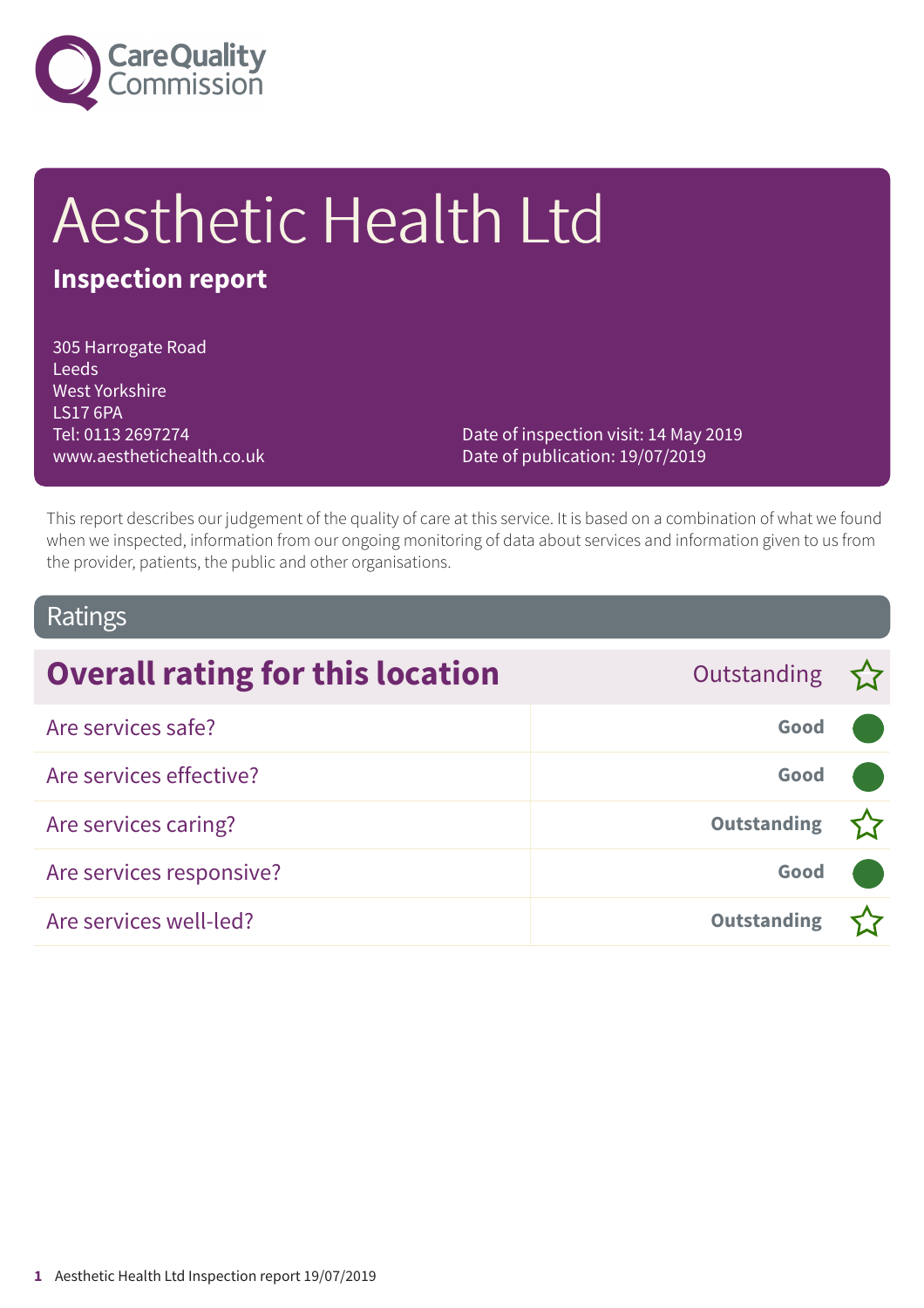# Overall summary

**This service is rated as** Outstanding **overall.** (Previous inspection 4 July 2018 which rated the service as being compliant).

We carried out an announced comprehensive inspection at Aesthetic Health Limited on the 14th May 2019, as part of our inspection programme. We visited their site at 305 Harrogate Road, Leeds, West Yorkshire, LS17 6PA.

The key questions are rated as:

Are services safe? – Good Are services effective? – Good Are services caring? – Outstanding Are services responsive? – Good Are services well-led? – Outstanding

We rated caring as Outstanding as we saw many examples of how the provider provided compassionate care 'above and beyond' to meet the holistic needs of their patients.

We rated well-led as Outstanding because the provider had a highly developed ethos of patient and staff wellbeing underpinned with a clear strategic focus for the development of excellence.

We carried out this inspection under Section 60 of the Health and Social Care Act 2008 as part of our regulatory functions. This inspection was planned to check whether the service was meeting the legal requirements and regulations associated with the Health and Social Care Act 2008.

Aesthetic Health Ltd is situated in the Moortown area of Leeds, West Yorkshire. The provider operates as a doctor-led service which specialises in the combination of medical aesthetic treatments and anti-ageing medicine as well as offering general medical services.

This service is registered with the Care Quality Commission (CQC) under the Health and Social Care Act 2008 in respect of some, but not all, of the services it provides. There are some exemptions from regulation by CQC which relate to particular types of regulated activities and services and these are set out in and of The Health and Social Care Act 2008 (Regulated Activities) Regulations 2014. Aesthetic Care Ltd provides a range of non-surgical cosmetic interventions, which are not within CQC scope of registration. Therefore, we did not inspect or report on these services. This service is registered with the CQC under the Health and Social Care Act 2008 to provide treatment of disease, disorder or injury and diagnostic and screening services as regulated activities, and this was the focus of our inspection.

The lead doctor is the registered manager. A registered manager is a person who is registered with the Care Quality Commission to manage the service. Like registered providers, they are 'registered persons'. Registered persons have legal responsibility for meeting the requirements in the Health and Social Care Act 2008 and associated Regulations about how the service is run.

We received 32 completed CQC comment cards during our visit, all of which were highly positive. They described the service and staff as being professional, friendly and caring. The premises were described as very hygienic and calming.

During the inspection we reviewed a range of systems and processes relating to governance, service delivery and customer care.

#### **Our key findings were :**

- There were clear systems in place to manage risk so that safety incidents were less likely to happen.
- The service was usually offered on a private, fee-paying basis only and was accessible to people who chose to use it. However, there were some exceptions and fee waivers for vulnerable patients.
- Procedures were safely managed and there were effective levels of client support and aftercare.
- There were systems and processes in place to safeguard people from abuse.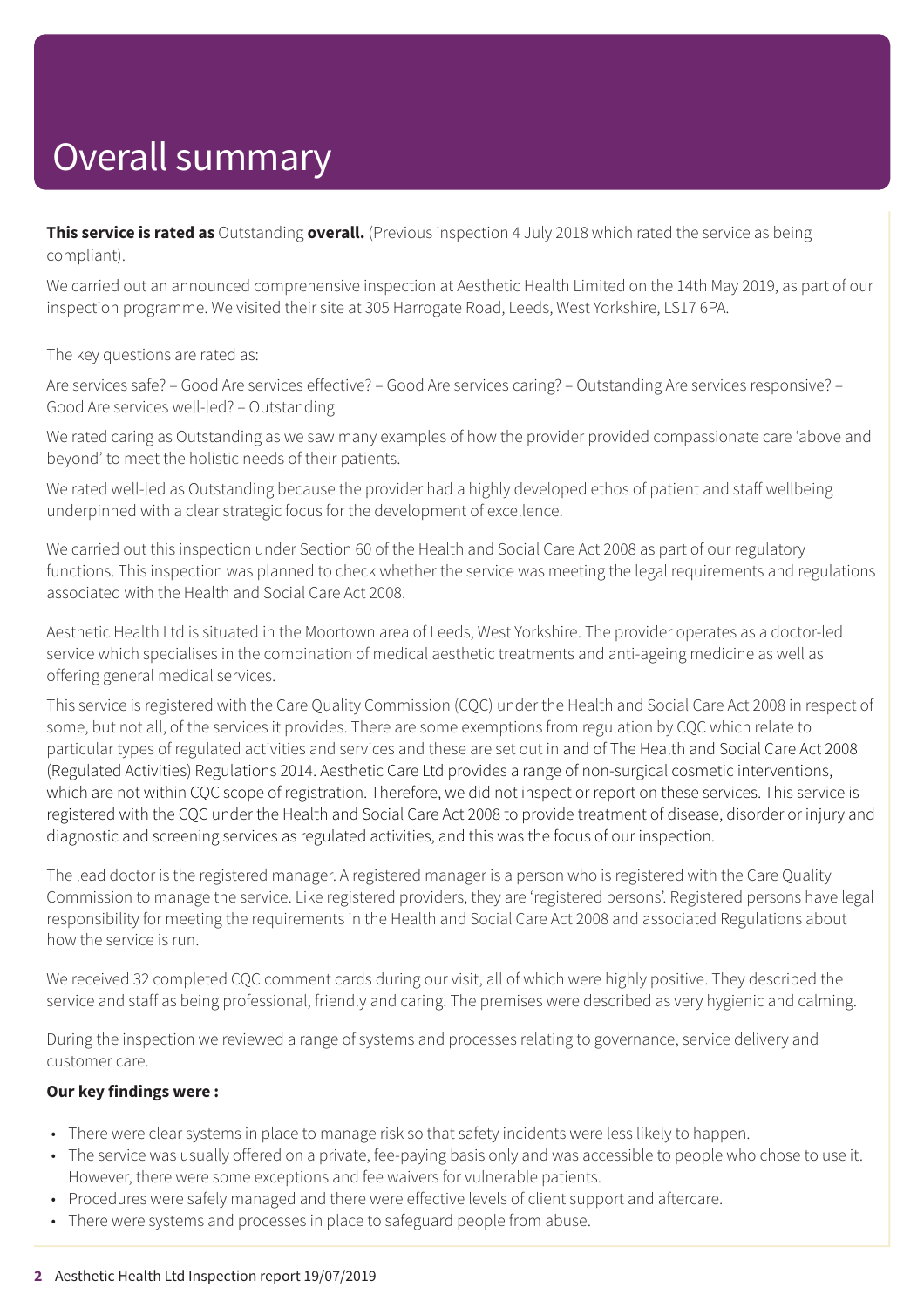### Overall summary

- There were effective clinical governance systems in place.
- Staff had the relevant skills, knowledge and experience to deliver the care and treatment offered by the service.
- The service encouraged and valued feedback from patients. Feedback was highly positive regarding the services. They commented on the caring attitude of staff and the cleanliness of the clinic.
- Staff involved patients in decisions about their care and treatment. They treated people with kindness, compassion, dignity and respect.
- There was a leadership and managerial structure in place with clear responsibilities, roles and accountability to support good governance.
- The provider was aware of the requirements of the Duty of Candour.
- Staff were aware of their own roles and responsibilities. They said they felt supported by leaders and managers who were accessible and visible. Communication between staff was effective.

We saw the following outstanding practice:

- The provider offered care and treatment free of charge if treatment had the potential to be of significant benefit to vulnerable patients.
- A programme of local and national charity engagement was seen. A registered charity had been founded by the lead clinician to support awareness raising for funded aesthetic treatments to improve psychological and physical healing for patients experiencing trauma leading to disfigurement.
- Staff working at the clinic experienced high levels of personal and professional support and engagement with leaders at the location and described the culture as empowering and contributed to high standards of patient care and satisfaction.

#### **Dr Rosie Benneyworth BM BS BMedSci MRCGP**

Chief Inspector of Primary Medical Services and Integrated Care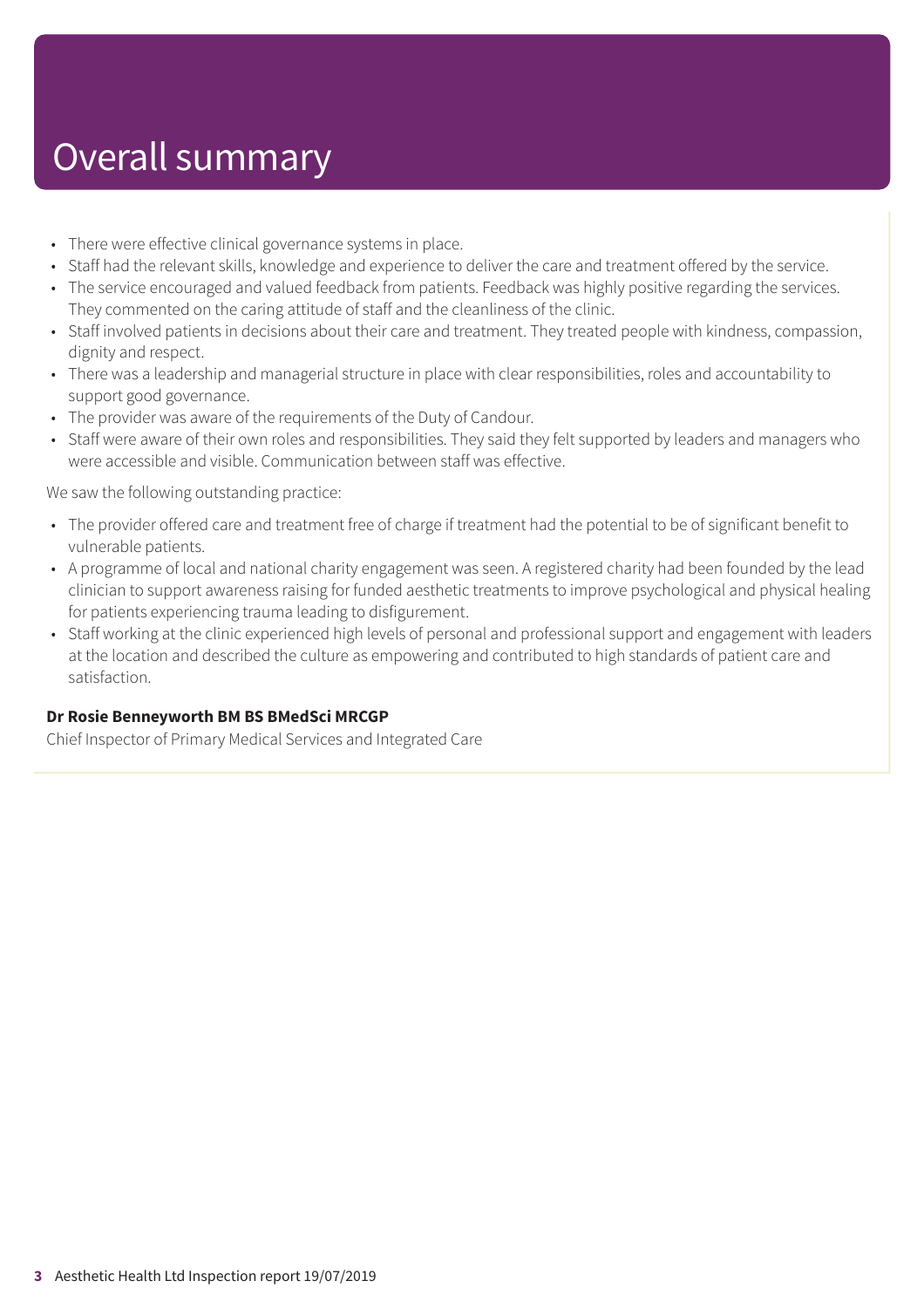### Our inspection team

Our inspection team was led by a CQC lead inspector who was accompanied by a GP specialist advisor.

### Background to Aesthetic Health Ltd

Aesthetic Health Ltd operates from 305 Harrogate Road, Leeds, West Yorkshire, LS17 6PA. The building includes a reception and waiting area and treatment rooms, some of which are located on a lower ground floor. There is no direct patient parking on the site, however there is on-street parking is available immediately outside the building.

The provider operates as a doctor-led service which specialises in the combination of medical aesthetic treatments, dermatology services and anti-ageing medicine as well as offering general medical services. Services are available to adults, as well as, with appropriate consent, to those under 18 years of age. This service is registered with CQC under the Health and Social Care Act 2008 in respect of the provision of advice or treatment by, or under the supervision of, a medical practitioner, including the prescribing of medicines for the support of cosmetic or medical treatments.

The service is led by a doctor (female) who is the lead clinical director and registered manager, a further doctor (male), two nurse prescribers and three clinical assistants. This clinical team is supported by five aestheticians (who deliver solely cosmetic treatments) and a reception and administration team led by a manager.

The service operates:

- Monday to Thursday 9am to 8pm
- Friday 9am to 5pm
- One Saturday per month 9am to 5pm

Patients can also contact the service out of operating hours via an emergency contact number.

#### **How we inspected this service**

Before visiting the clinic, we reviewed a range of information we hold about the service. In addition, we requested that the provider send us information pre-inspection which we also reviewed.

During our inspection we:

- Spoke with the registered manager, the lead clinician, an aesthetician and several reception staff.
- Looked at information the clinic used to deliver care and treatment plans.
- Reviewed CQC comment cards and patient feedback received by the clinic.

To get to the heart of patients' experiences of care and treatment, we always ask the following five questions:

- Is it safe?
- Is it effective?
- Is it caring?
- Is it responsive to people's needs?
- Is it well-led?

These questions therefore formed the framework for the areas we looked at during the inspection.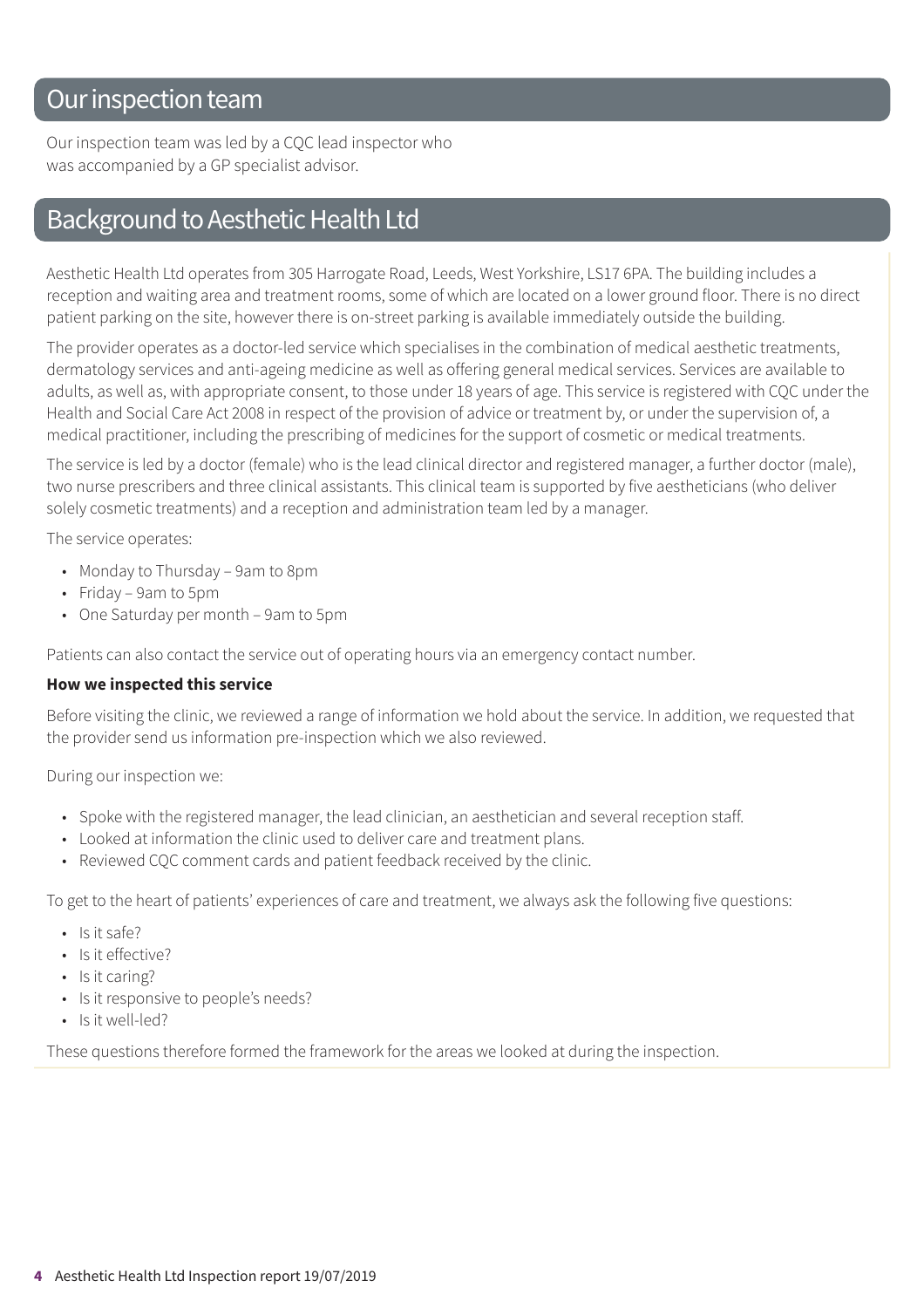## Are services safe?

#### **We rated safe as Good .**

#### **Safety systems and processes**

#### **The service had clear systems to keep people safe and safeguarded from abuse.**

- The provider conducted safety risk assessments. It had appropriate safety policies, which were regularly reviewed and communicated to staff. They outlined clearly who to go to for further guidance. Staff received safety information from the service as part of their induction and refresher training. The service had systems to safeguard children and vulnerable adults from abuse.
- The service had systems in place to assure that an adult accompanying a child had parental authority. Treatment was offered to those aged over 16 years of age. Identification checks included those linked to new patient financial deposits, and cross-referencing postcodes against patient medical history forms.
- The provider carried out staff checks at the time of recruitment and on an ongoing basis where appropriate. Disclosure and Barring Service (DBS) checks were undertaken for all newly appointed staff in accordance with the provider's policy. (DBS checks identify whether a person has a criminal record or is on an official list of people barred from working in roles where they may have contact with children or adults who may be vulnerable).
- All staff received up-to-date safeguarding and safety training appropriate to their role. They knew how to identify and report concerns. Staff who acted as chaperones were trained for the role. Whilst the clinical staff did not meet with health visitors or other safeguarding professionals on a formal basis, the staff were aware of how to raise concerns with them.
- There was an effective system to manage infection prevention and control (IPC). The most recent IPC audit in April 2019 showed very high levels of compliance. We saw evidence to confirm that any issues for improvement were immediately acted upon by the provider.
- We reviewed the legionella risk assessment and confirmed that the provider had necessary control measures in place (Legionella is a bacterium which can contaminate water systems in buildings).
- The provider ensured that facilities and equipment were safe and that equipment was maintained according to manufacturers' instructions. There were systems for safely managing healthcare waste.
- The provider carried out appropriate environmental risk assessments, which took into account the profile of people using the service and those who may be accompanying them.

#### **Risks to patients**

#### **There were systems to assess, monitor and manage risks to patient safety.**

- There were arrangements for planning and monitoring the number and mix of staff needed.
- There was an effective induction system for temporary staff tailored to their role.
- Staff understood their responsibilities to manage emergencies and to recognise those in need of urgent medical attention. They knew how to identify and manage patients with severe infections, for example sepsis. All staff received annual basic life training updates and the location had a defibrillator and emergency medicines. Medicines were checked on a regular basis. All the medicines we checked were in date and fit for use.
- When there were changes to services or staff the service assessed and monitored the impact on safety.
- There were appropriate indemnity arrangements in place to cover all potential liabilities.

#### **Information to deliver safe care and treatment**

#### **Staff had the information they needed to deliver safe care and treatment to patients.**

- Individual care records were written and managed in a way that kept patients safe. The care records we saw showed that information needed to deliver safe care and treatment was available to relevant staff in an accessible way.
- The service had systems for sharing information with staff and other agencies to enable them to deliver safe care and treatment. The provider had an effective system to share information with a patient's GP if appropriate and sought the patient's consent in line with their policy which included provision to decline any treatment the provider felt posed a risk.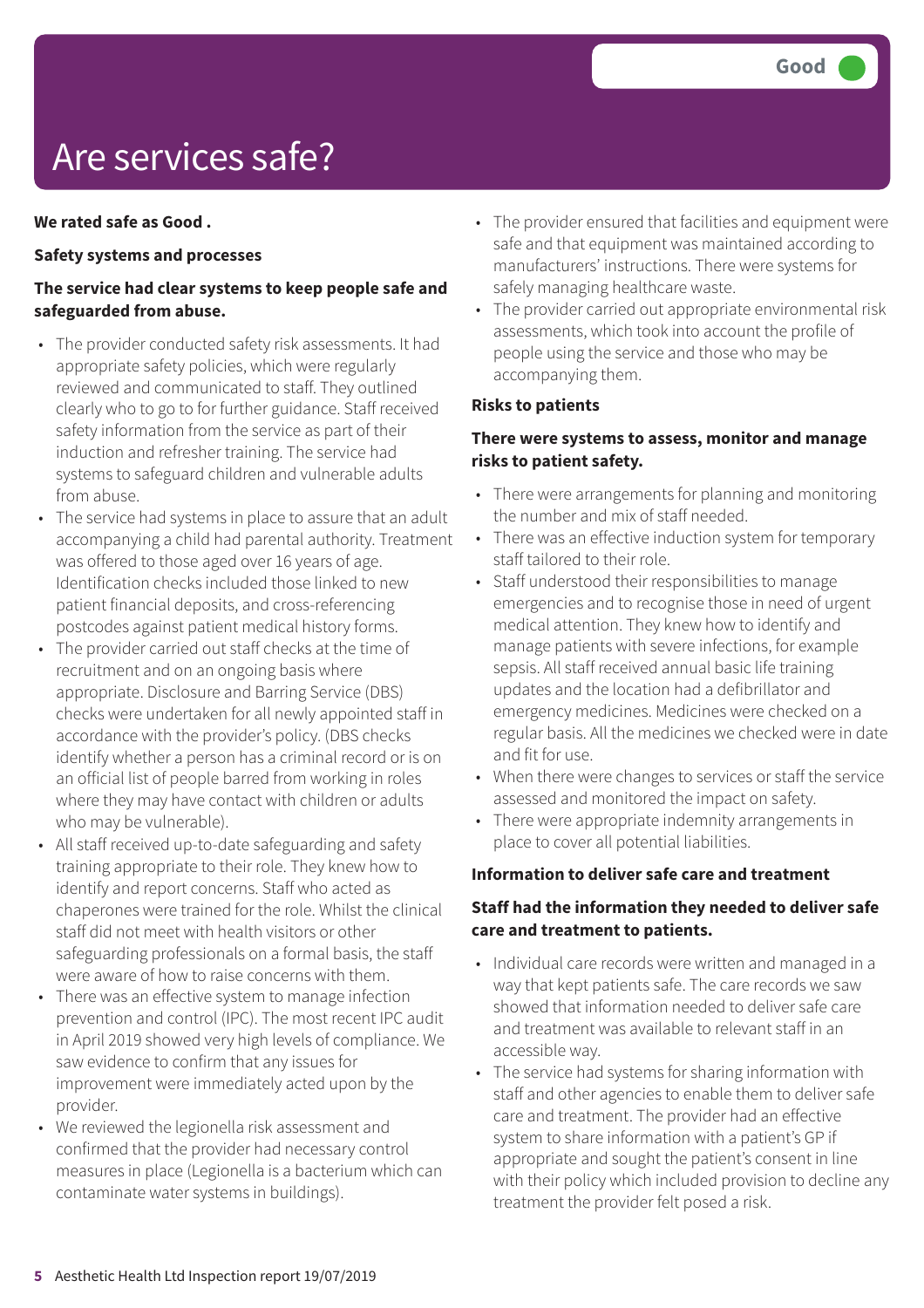### Are services safe?

- The service had a system in place to retain medical records in line with Department of Health and Social Care (DHSC) guidance in the event that they cease trading.
- Clinicians made appropriate and timely referrals in line with protocols and up to date evidence-based guidance.

#### **Safe and appropriate use of medicines**

#### **The service had reliable systems for appropriate and safe handling of medicines.**

- The systems and arrangements for managing medicines, emergency medicines and equipment minimised risks. The service kept prescription stationery securely and monitored its use.
- The service carried out regular medicines audits to ensure prescribing was in line with best practice guidelines for safe prescribing. A recent audit on the prescribing of antimicrobial medicines found 100% compliance with NICE guidelines.
- Staff prescribed, administered or supplied medicines to patients and gave advice on medicines in line with legal requirements and current national guidance. Processes were in place for checking medicines and staff kept accurate records of medicines. Where there was a different approach taken from national guidance there was a clear rationale for this that protected patient safety.

#### **Track record on safety and incidents**

#### **The service had a good safety record.**

• There were comprehensive risk assessments in relation to safety issues.

• The service monitored and reviewed activity. This helped it to understand risks and gave a clear, accurate and current picture that led to safety improvements.

#### **Lessons learned and improvements made**

#### **The service learned and made improvements when things went wrong.**

- There was a system for recording and acting on significant events. Staff understood their duty to raise concerns and report incidents and near misses. Leaders and managers supported them when they did so.
- There were effective systems for reviewing and investigating when things went wrong. The service learned and shared lessons identified themes and took action to improve safety in the service.
- We saw that the provider had noted two adverse clinical incidents in the previous year. Neither of these related to CQC regulated activities. However, we saw that these incidents had been thoroughly reviewed and reflected on by the provider and any learning embedded across systems and processes.
- The provider was aware of and complied with the requirements of the Duty of Candour. The provider encouraged a culture of openness and honesty. The service had systems in place for knowing about notifiable safety incidents
- The service acted on and learned from external safety events as well as patient and medicine safety alerts. The service had an effective mechanism in place to disseminate alerts to all members of the team including sessional staff.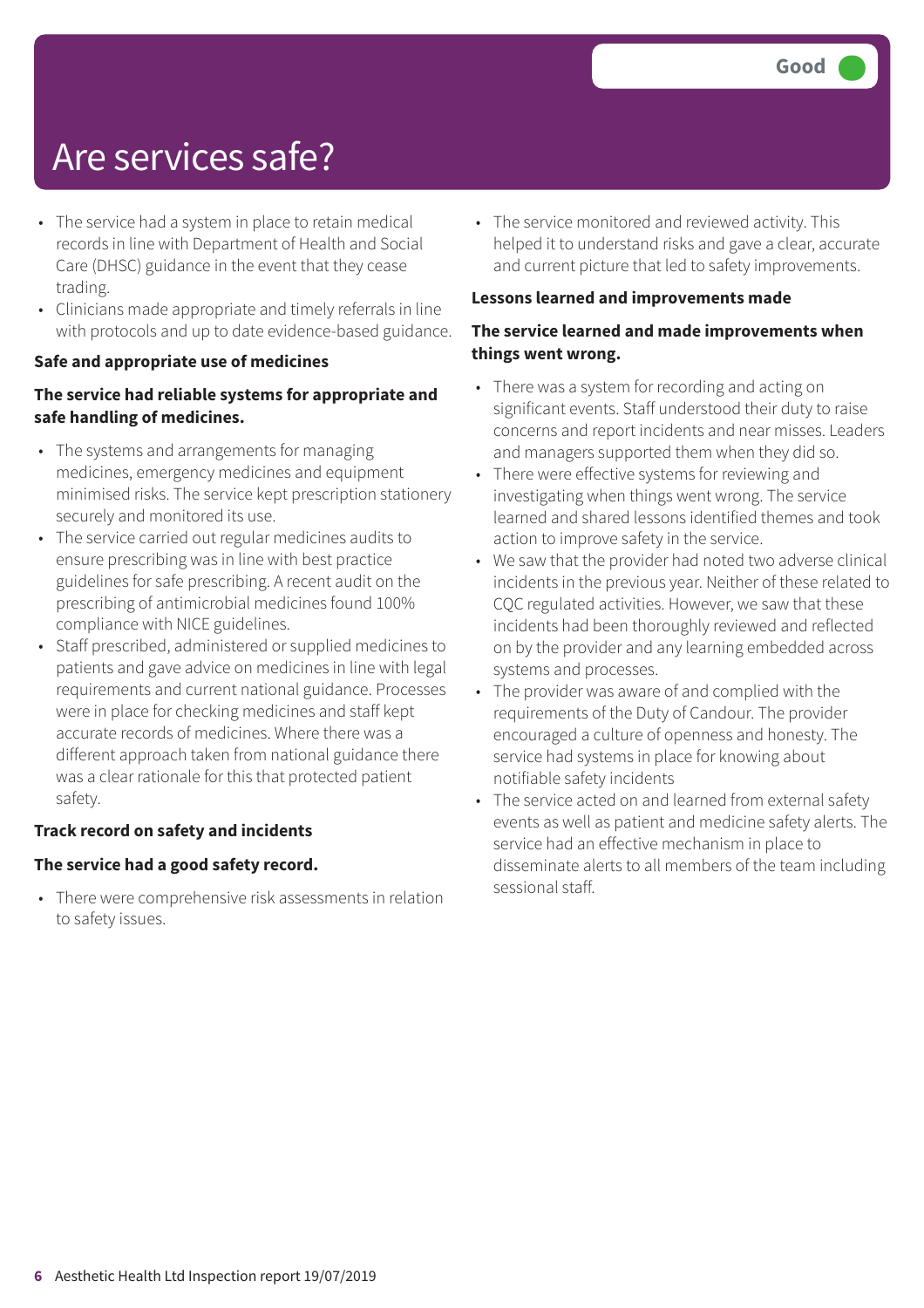### Are services effective?

#### **We rated effective as Good .**

#### **Effective needs assessment, care and treatment**

- The provider had systems to keep clinicians up to date with current evidence based practice. We saw evidence that clinicians assessed needs and delivered care and treatment in line with current legislation, standards and guidance (relevant to their service). For example, by referencing relevant clinical journals specialising in aesthetics.
- The provider assessed needs and delivered care in line with relevant and current evidence based guidance and standards such as the National Institute for Health and Care Excellence (NICE) best practice guidelines.
- Patients' immediate and ongoing needs were fully assessed. Where appropriate this included their clinical needs and their mental and physical wellbeing. Arrangements were in place to support patients receiving long-term or repeated treatment. We saw that all treatment options were considered within a clear ethical framework.
- Clinicians had enough information to make or confirm a diagnosis
- We saw no evidence of discrimination when making care and treatment decisions.
- Staff assessed and managed patients' pain where appropriate.

#### **Monitoring care and treatment**

#### **The service was actively involved in quality improvement activity**.

- The service used information about care and treatment to make improvements. There was evidence of quality improvement. This included a detailed review of each person post-treatment. This gave an added opportunity for patients to discuss any concerns they had regarding their treatment. Any treatments that produced sub-optimal results were reassessed by the provider and additional treatments were offered free of charge to ensure patient satisfaction. Findings were analysed and discussed with individual staff when required to promote learning and improvement. Other audits carried out included those in relation to:
- Consent
- Prescribing
- Equipment and health and safety

#### **Effective staffing**

#### **Staff had the skills, knowledge and experience to carry out their roles.**

- All staff were appropriately qualified. The provider had an induction programme for all newly appointed staff.
- Relevant professionals (medical and nursing) were registered with the General Medical Council (GMC)/ Nursing and Midwifery Council and were up to date with revalidation.
- The provider understood the learning needs of staff and provided protected time and training to meet them. Up to date records of skills, qualifications and training were maintained. Staff were encouraged and given opportunities to develop.

#### **Coordinating patient care and information sharing**

- Whilst the opportunity for working with other services was limited, the service did so when this was necessary and appropriate. Before providing treatment, clinicians at the service ensured they had adequate knowledge of the patient's health, any relevant test results and their medicines history. We saw examples of patients being signposted to more suitable sources of treatment where this information was not available to ensure safe care and treatment.
- All patients were asked for consent to share details of their consultation and any medicines prescribed with their registered GP on each occasion they used the service.
- The provider had risk assessed the treatments they offered. They had identified medicines that were not suitable for prescribing if the patient did not give their consent to share information with their GP, or they were not registered with a GP. For example, medicines liable to abuse or misuse. Where patients agreed to share their information, we saw evidence of letters sent to their registered GP in line with GMC guidance.
- Patient information was shared appropriately (this included when patients moved to other professional services), and the information needed to plan and deliver care and treatment was available to relevant staff in a timely and accessible way.

#### **Supporting patients to live healthier lives**

**Staff were consistent and proactive in empowering patients and supporting them to manage their own health and maximise their independence.**

**7** Aesthetic Health Ltd Inspection report 19/07/2019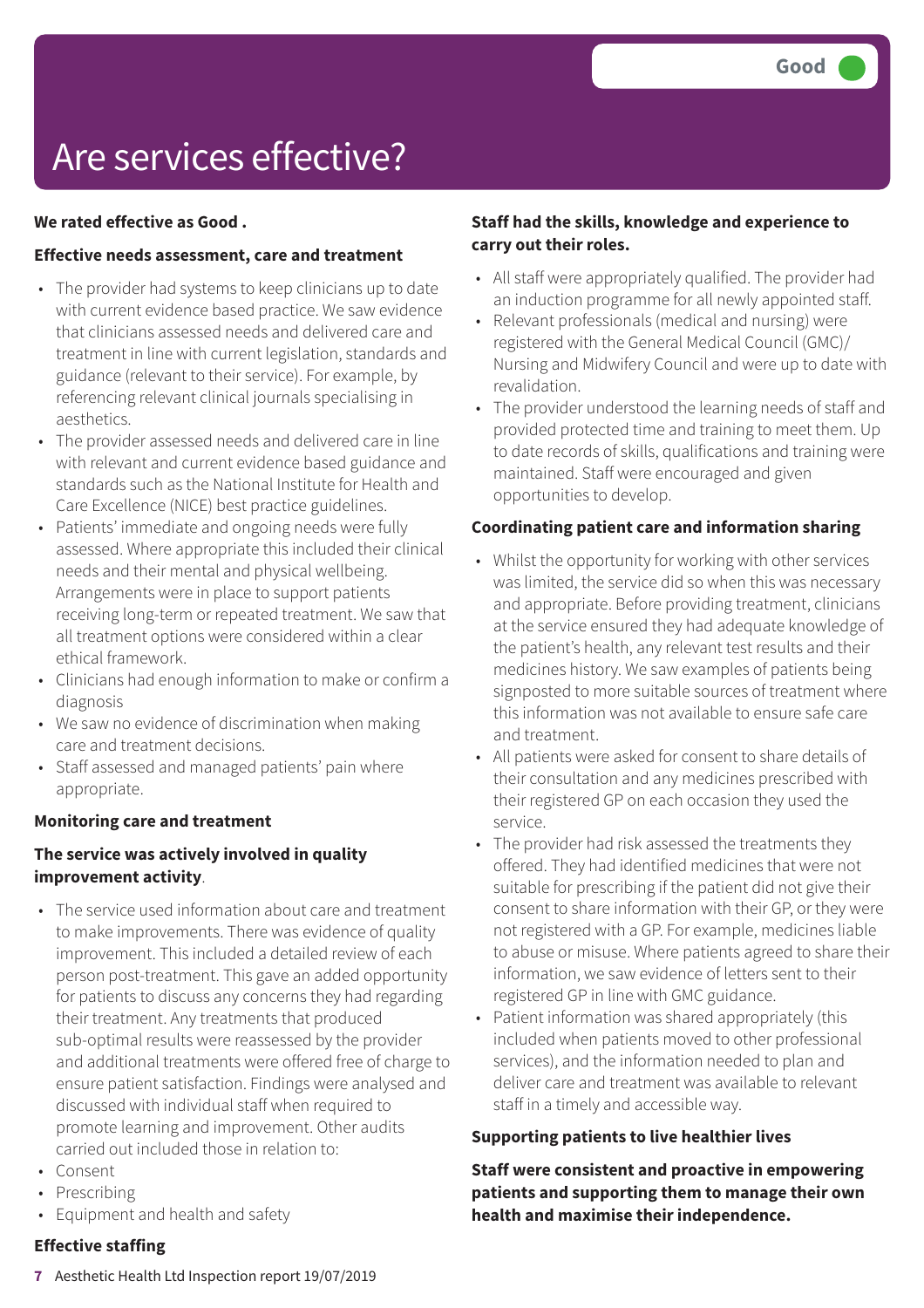### Are services effective?

- Where appropriate, staff gave people advice, so they could self-care.
- Risk factors were identified and highlighted to patients before undergoing treatment.
- Where patients' needs could not be met by the service, staff redirected them to the appropriate service for their needs.

#### **Consent to care and treatment**

**The service obtained consent to care and treatment in line with legislation and guidance .**

- Staff understood the requirements of legislation and guidance when considering consent and decision making.
- Staff supported patients to make decisions. Where appropriate, they assessed and recorded a patient's mental capacity to make a decision.
- The service monitored the process for seeking consent appropriately.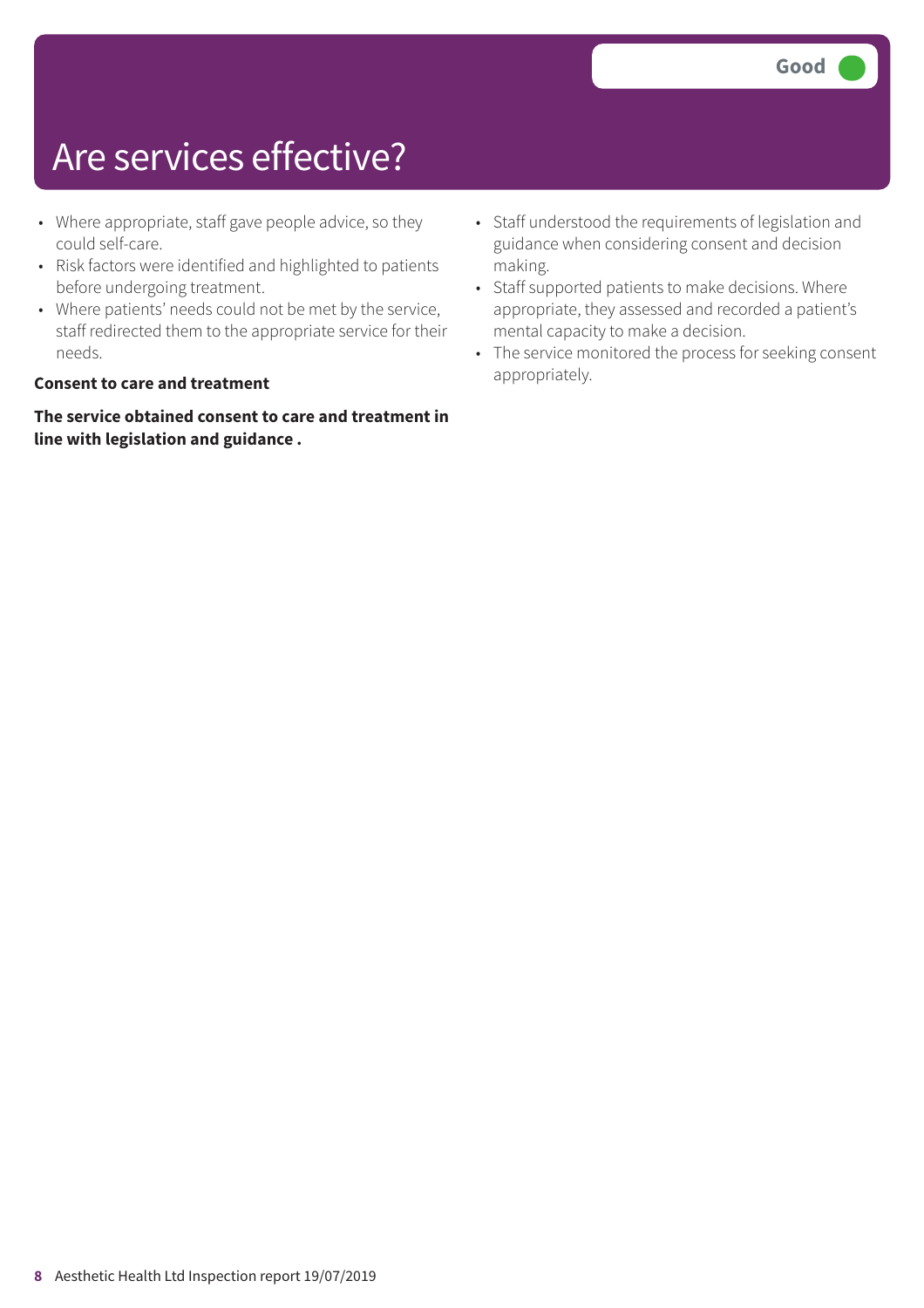# Are services caring?

**We rated caring as Outstanding as we saw many examples of how the provider provided compassionate care 'above and beyond' to meet the holistic needs of their patients.**

#### **Kindness, respect and compassion**

#### **Staff treated patients with kindness, respect and compassion.**

- Feedback from patients was highly positive about the way staff treat people. We received 32 completed CQC comment cards during our visit, all of which were highly positive. They described the service as highly caring and that staff treated them in a kind and compassionate way.
- People consistently described feeling respected and valued as individuals and are empowered as partners in their care, practically and emotionally, by an exceptional and distinctive service. Data monitored by the provider showed an overall satisfaction with treatment outcomes at 95%.
- Patients were encouraged to complete a satisfaction survey following treatment that included a range of questions around caring. For example, patients were asked to comment on and rate their interactions with clinicians from a range of perspectives including respect, listening and dignity. We saw that these were closely monitored by the provider and acted upon.
- The philosophy of care offered by the service took a whole person approach and considered the emotional needs of patients along with and integral to their physical needs. Medical treatment was supplemented by a range of complementary and alternative therapies were offered to boost wellbeing along with aesthetic and medical treatments. Patients told us via comment cards that they appreciated and valued these services and that it had a highly positive impact on them.
- We saw evidence that a range of patients were provided with one-off or ongoing treatment free of charge due to distressing or vulnerable circumstances. For example, patients who had experienced bereavement, trauma or disfigurement were highly supported in addressing the psychological impact on their physical needs. We saw evidence that they were able to access care and treatment in a highly supportive environment. In exceptional circumstances, we saw patients were

supported in accessing external treatment when indicated; whereby the cost was also covered by the provider. Treatment continued until all of the patients' needs had been met, irrespective of time or cost.

- Staff understood patients' personal, cultural and social needs. They displayed an understanding and non-judgmental attitude to all patients.
- The service gave patients timely support and information. This was frequently referred to in the comment cards received.

#### **Involvement in decisions about care and treatment**

#### **Staff helped patients to be involved in decisions about care and treatment.**

- Patients told us through comment cards, that they felt listened to and supported by staff and had sufficient time during consultations to make an informed decision about the choice of treatment available to them.
- We saw evidence that when attending the clinic, patients were reviewed in a holistic way and that a comprehensive assessment was undertaken to determine their needs, wants and treatment goals. These were effectively recorded in writing and underpinned by photographic records. The clinic created bespoke treatment plans for all patients. All staff, both clinical and non-clinical, were trained to offer all patients a personalised welcome and were always fully briefed on the needs and expectations of patients prior to all contacts.
- Staff created two distinct types of records to support effective communication and involvement with their patients. An internal treatment plan was a doctor led needs analysis, used to support clinical decision and treatment plans. An external treatment plan was provided to each patient and was described to us as a translation of the clinician led plan into an accessible format for patient use and aimed to provide clear and accessible explanations and reassurance for the individual seeking treatment. All patients were assigned a care coordinator who supported them through treatment.

#### **Privacy and Dignity**

#### **The service respected patients' privacy and dignity.**

• Staff recognised the importance of people's dignity and respect.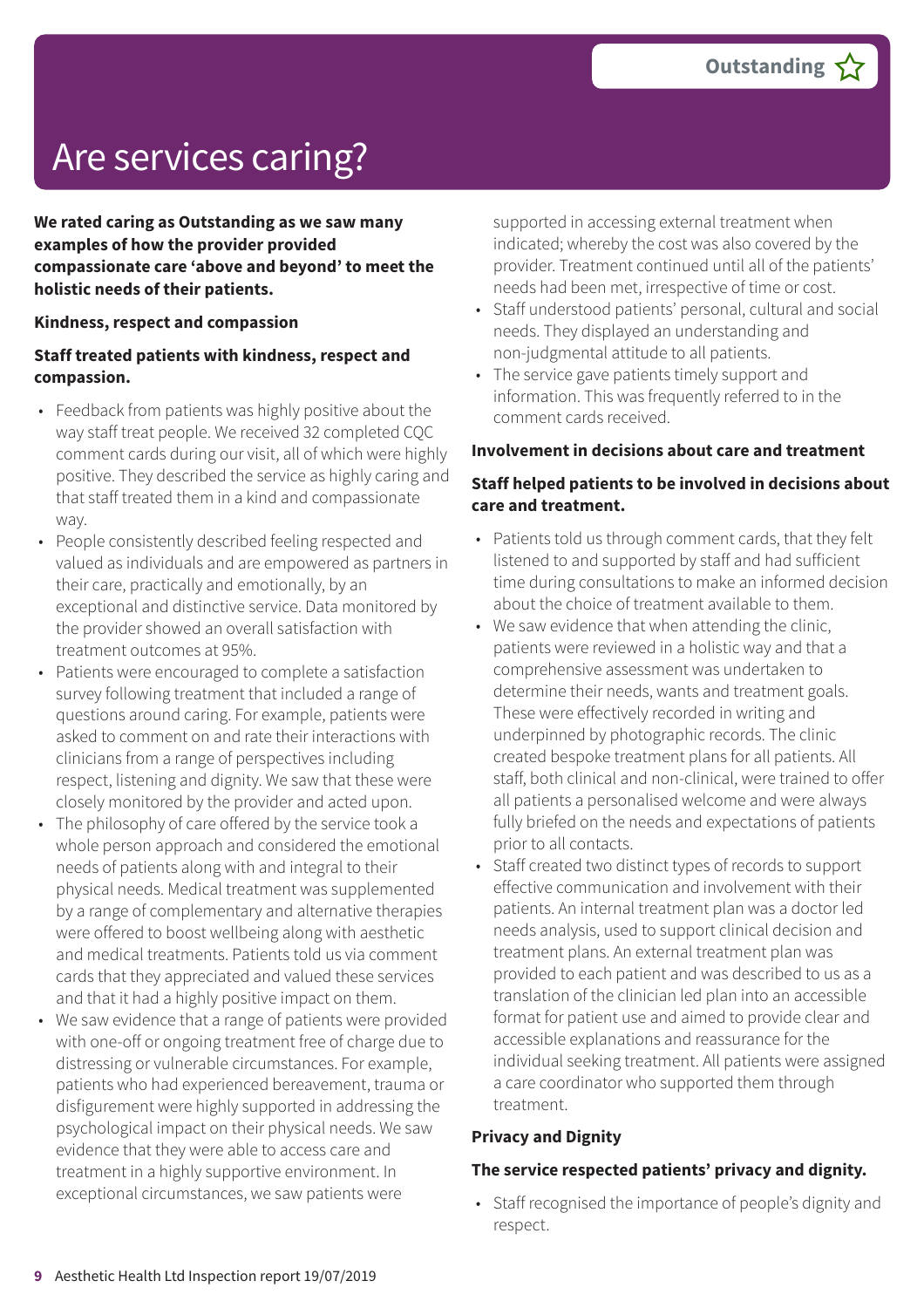# Are services caring?

• Staff always provided patients with a private room to discuss their needs.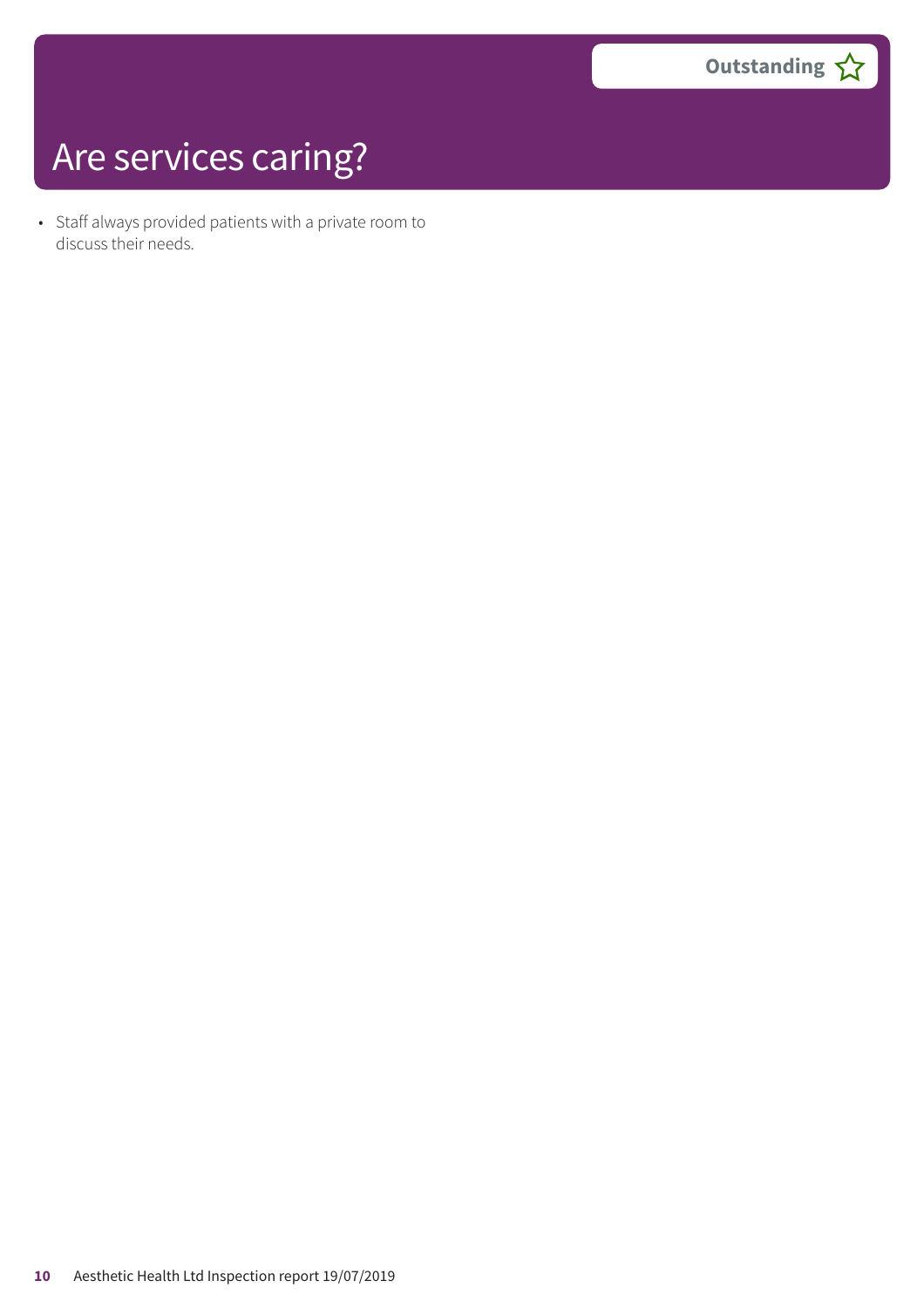### Are services responsive to people's needs?

#### **We rated responsive as Good .**

#### **Responding to and meeting people's needs**

#### **The service organised and delivered services to meet patients' needs. It took account of patient needs and preferences.**

- The provider understood the needs of their patients and improved services in response to those needs. The provider was highly committed to creating a calm, hygienic and welcoming environment.
- The facilities and premises were appropriate for the services delivered and since the last inspection, had become more accessible by the addition of a ramp and handrail for people with mobility difficulties.
- All staff were trained in welcoming patients and putting them at ease.
- The provider undertook detailed feedback and satisfaction surveys with their patients. They valued feedback, reflected upon this widely across the whole staff team and we saw that feedback was consistently very high.

#### **Timely access to the service**

**Patients were able to access care and treatment from the service within an appropriate timescale for their needs.**

- Patients had timely access to initial assessment, test results, diagnosis and treatment.
- Waiting times for some clinicians could be lengthy due to patient demand. However, the service was recruiting additional clinical staff to meet growing demand.
- Patients reported that the appointment system was easy to use and praised the kindness and professionalism of all staff.

#### **Listening and learning from concerns and complaints**

#### **The service took complaints and concerns seriously and responded to them appropriately to improve the quality of care.**

- Information about how to make a complaint or raise concerns was available. Staff treated patients who made complaints compassionately.
- The service informed patients of any further action that may be available to them should they not be satisfied with the response to their complaint.
- The service had a complaint policy and procedures in place. The service acted quickly to address any concerns raised by patients. We saw that no complaints had been received within the last year that fell within the scope of CQC regulations.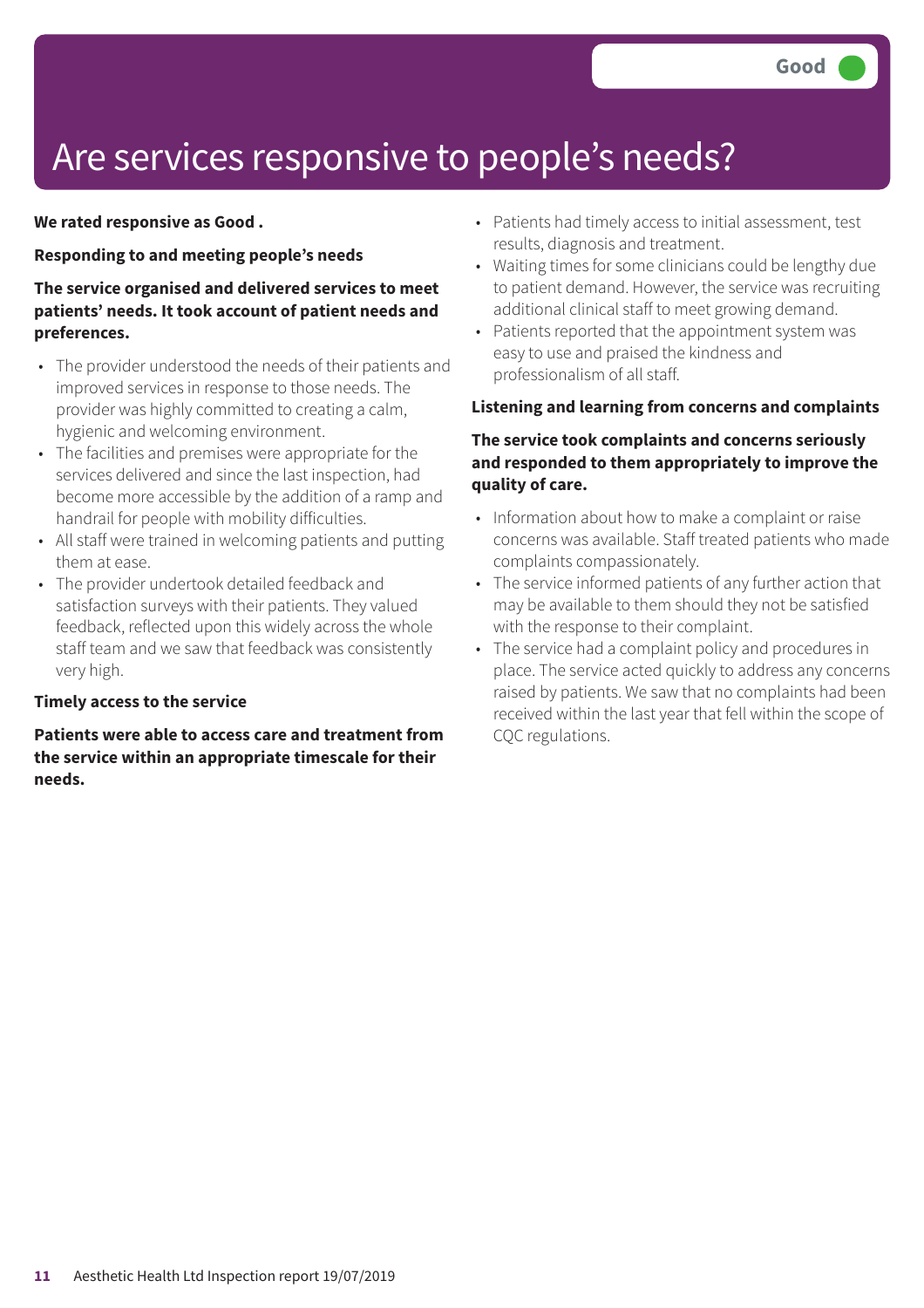## Are services well-led?

**We rated well-led as Outstanding because the provider had a highly developed ethos of patient and staff wellbeing underpinned with a clear strategic focus for the development of excellence.**

#### **Leadership capacity and capability;**

#### **Leaders had the capacity and skills to deliver high-quality, sustainable care.**

- Leaders were knowledgeable about issues and priorities relating to the quality and future of services. They understood the challenges and were addressing them. We saw evidence that the lead clinician was engaged in current and future development of aesthetic health at a national level.
- Leaders at all levels were visible and approachable. They worked closely with staff and others to make sure they prioritised compassionate and inclusive leadership.
- The provider had effective processes to develop leadership capacity and skills, including planning for the future leadership of the service.

#### **Vision and strategy**

#### **The service had a highly developed vision and credible strategy to deliver quality care and promote the best outcomes for patients.**

- There was a clear vision and set of values. The service had a realistic strategy and supporting business plans to achieve priorities.
- The service developed its vision, values and strategy jointly with staff. Staff felt invested in the service and demonstrated an equal commitment to the wellbeing of their patients.
- Staff were aware of and understood the vision, values and strategy and their role in achieving them
- The service closely monitored progress against delivery of the strategy.

#### **Culture**

#### **The service had a culture of high-quality sustainable care.**

- Staff told us that they felt highly respected, supported and valued. They were very proud to work for the service and shared examples of how they had supported patients through their range of therapies.
- The service focused on the holistic needs of patients and this was the overarching philosophy of the service.
- Patients who were unable to pay for treatment were sympathetically assessed and those in distressing or vulnerable circumstances were supported in a range of treatment options as clinically indicated.
- Leaders and managers acted on behaviour and performance consistent with the vision and values. This included supporting a range of local and national charitable initiatives.
- Openness, honesty and transparency were demonstrated when responding to incidents and complaints. The provider was aware of, and had systems to ensure compliance with the requirements of the Duty of Candour.
- Staff told us they could raise concerns and were encouraged to do so. They had confidence that these would be addressed.
- There were processes for providing all staff with the development they needed. This included appraisal and career development conversations. All staff had received an appraisal in the last year. Staff were supported to meet the requirements of professional revalidation where necessary. Clinical staff, including nurses, were considered valued members of the team. They were given protected time for professional development and evaluation of their clinical work. We saw that staff who sought professional development were financially supported in meeting their goals.
- There was a strong emphasis on the safety and well-being of all staff. For example, we saw evidence that staff were offered work place coaching and complimentary treatments to reduce stress and could access a range of complementary and aesthetic therapies in accordance with identified need. The leaders recognised the value of a contented workforce and actively promoted wellbeing and mindfulness strategies to boost staff wellbeing.
- The service actively promoted equality and diversity. It identified and addressed the causes of any workforce inequality. Staff had received equality and diversity training. Staff felt they were treated equally.
- There were highly positive relationships between staff and teams.

#### **Governance arrangements**

**There were clear responsibilities, roles and systems of accountability to support good governance and management.**